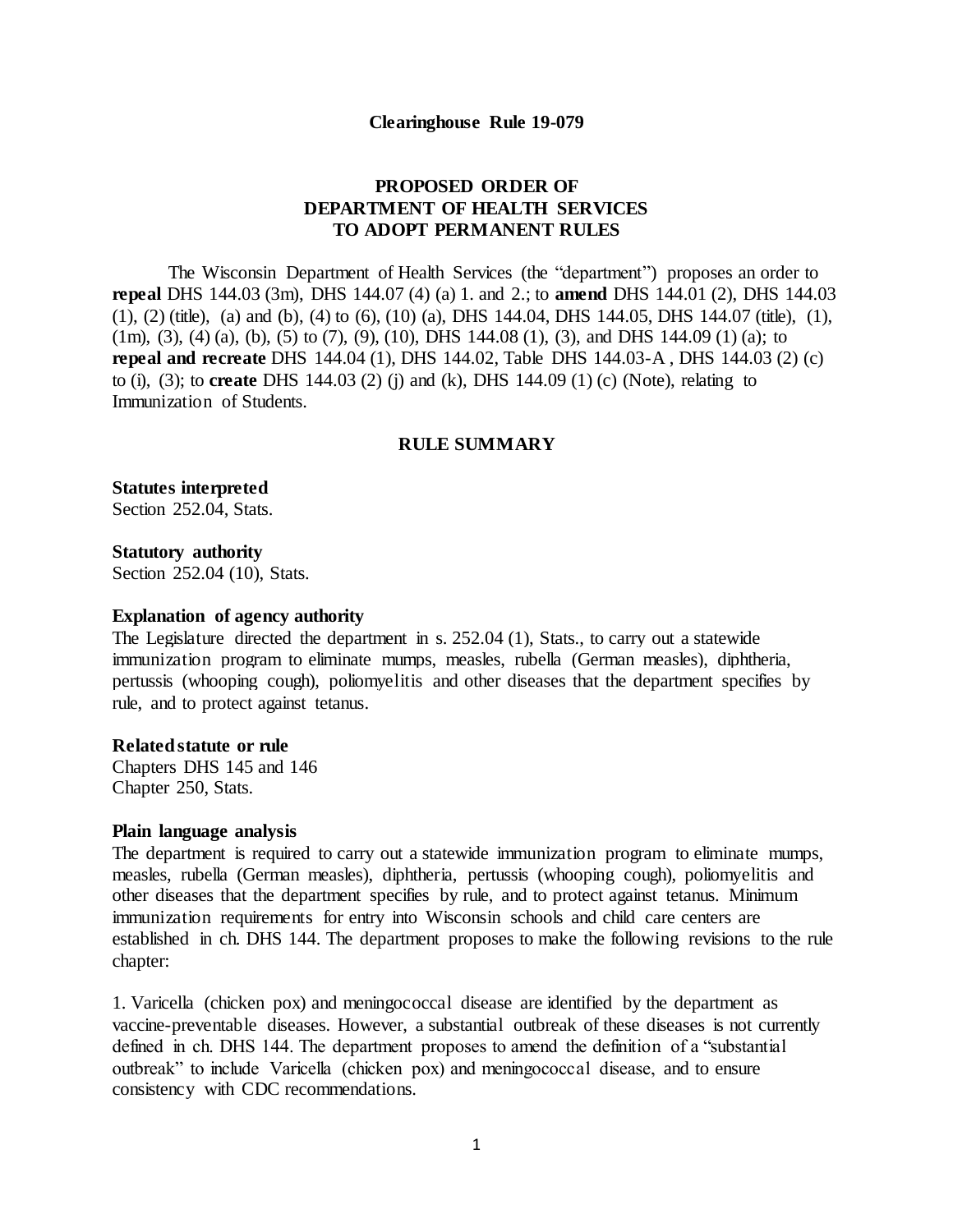2. In recent years, mumps outbreaks have occurred in highly-vaccinated populations and in hightransmission settings, including elementary, middle, and high schools, colleges, and camps. A substantial outbreak of mumps is currently defined as an incidence of the disease exceeding 2% of the unvaccinated population. In 2012, the CDC revised the *Manual for the Surveillance of Vaccine-Preventable Diseases*, to define a substantial outbreak of mumps as three or more cases linked by time and place. The department proposes to amend the definition of a "substantial outbreak" of mumps to be consistent with the CDC *Manual for the Surveillance of Vaccine-Preventable Diseases*.

3. The department is proposing to move the current recommendation for Tdap from  $6<sup>th</sup>$  grade to <sup>7th</sup> grade to ensure that children are old enough to meet this age minimum (some children are 10 years old when starting  $6<sup>th</sup>$  grade). This will reduce the number of children who enter  $6<sup>th</sup>$  grade and are not vaccinated for Tdap, as some clinicians choose to wait until they are 11 years of age to vaccinate.

4. *Neisseria meningitidis* is a vaccine-preventable disease and a leading cause of bacterial meningitis and sepsis in the United States. The meningococcal vaccine is recommended by the Wisconsin Chapter of the American Academy of Pediatrics and the Wisconsin Academy of Family Physicians to reduce the incidence of bacterial meningitis and sepsis. Since 2005, the CDC Advisory Committee on Immunization Practices has recommended that the vaccine be administered at the 11-12 year old health care visit, along with other routine vaccinations such as Tdap. The department proposes to add the meningococcal vaccine to the list of vaccines required for students entering the 7th grade. This provision will ease the burden on families, providers, and schools by ensuring that both meningococcal and Tdap vaccines are administered at the same visit and the same grade level. The department also proposes a booster dose for students entering 12<sup>th</sup> grade which is in accordance with ACIP recommendations. This will help to ensure students are fully vaccinated prior to leaving school.

5. Under the current rule, a parent or adult student may report a history of varicella disease as an acceptable exception to varicella vaccination. Recent studies have demonstrated that there is a high incidence of unvaccinated children who report a positive history of varicella that are not immune. The department proposes to allow the exception only when a history of varicella disease has been reported by a health care provider.

6. Chapter DHS 144 currently includes provisions relating to the 2008-2009 phase-in of Tdap and Varicella Vaccine coverage. The department proposes to eliminate these provisions because phase-ins are completed.

7. Curently, schools must only report compliance with program requirements and key indicators of vaccine-preventable disease and outbreaks to local health departments. The department proposes to add the state as a recipient of these reports which would be congruent with the current day care reporting requirements. This will improve the availability of important information and improve the department's reporting to the legislature, under s. 252.04 (11), Stats...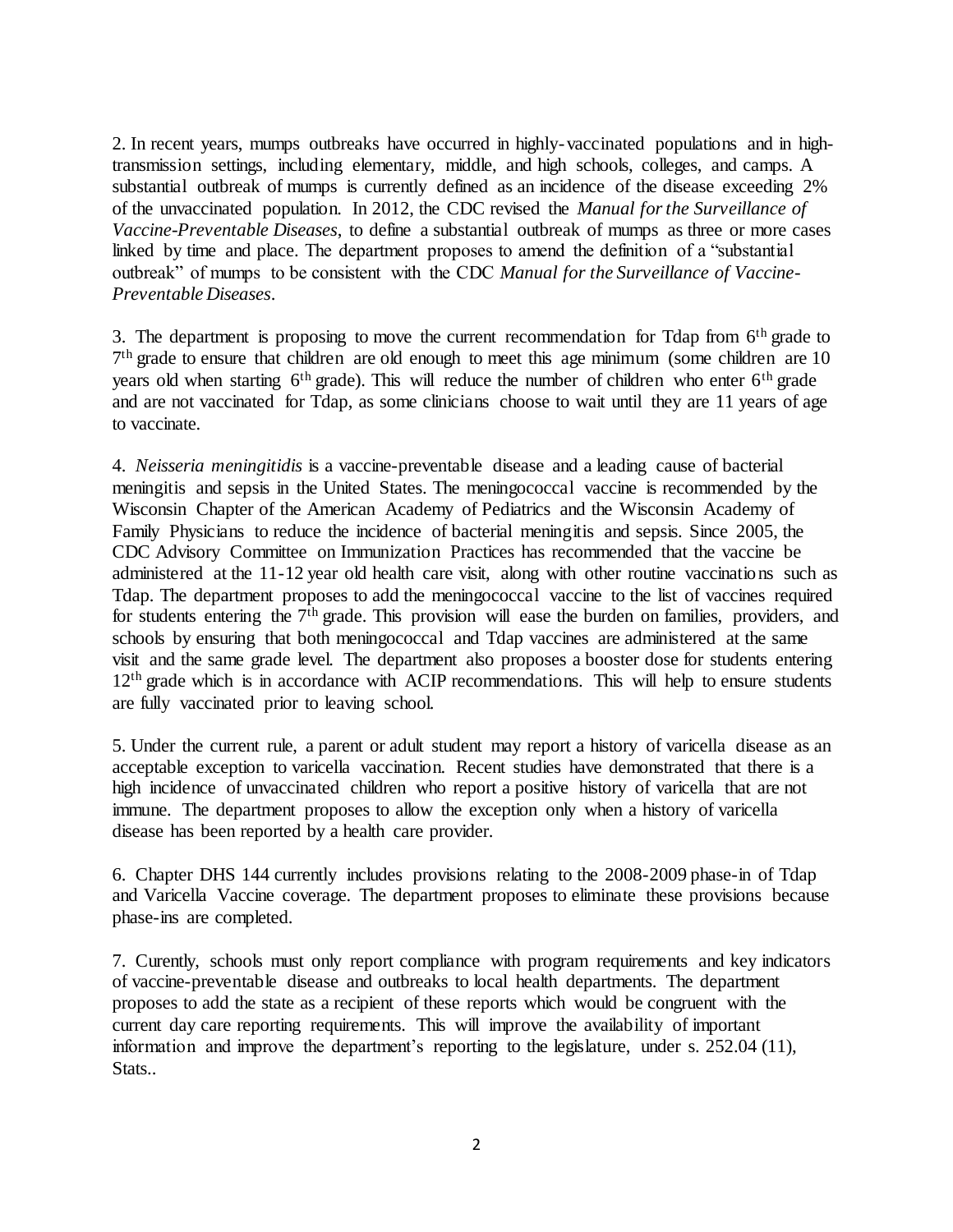8. Chapter DHS 144 has not been substantially revised since 1981. The department proposes to update, correct, or clarify any outdated provisions in order to reflect current definitions, standards, and best practices.

There are no reasonable alternative to the proposed rulemaking. The department is required by s. 252.04 (1), Stats., to maintain a statewide immunization program.

# **Summary of, and comparison with, existing or proposed federal regulations**

There appear to be no existing or proposed federal regulations that address the activities to be regulated by the proposed rules.

# **Comparison with rules in adjacent states**

Similar to the proposed rule, Illinois, Iowa, Michigan, and Minnesota all require at least one dose of meningococcal conjugate vaccine at either  $6<sup>th</sup>$  or  $7<sup>th</sup>$  grade. All states but Michigan require a booster dose either at the appropriate age of 16-18 years or grade 12, as is proposed in the proposed rule.

Similar to the proposed rule, adjacent states all require Tdap vaccine for students entering 7<sup>th</sup> grade, require a health care provider's documentation of varicella disease instead of parental reporting, and refer to CSTE case definitions and CDC guidance and recommendations in regards to disease outbreak definitions.

These states all have similar reporting requirements of vaccine preventable diseases.

### **Illinois:**

The Illinois Department of Public Health outlines school and child care immunization requirements in 77 Ill. Admin. Code 665. Beginning with the school year 2015-2016, a student entering the 6<sup>th</sup> grade is required to have received one dose of meningococcal conjugate vaccine on or after their eleventh birthday. Students who do not meet the age requirement are monitored by the school. A student entering the  $12<sup>th</sup>$  grade is required to have a second dose after their sixteenth birthday. If the first dose is administered when the student is sixteen years of age or older, only one dose is required.

The Tdap vaccine is required for students entering  $7<sup>th</sup>$  through  $12<sup>th</sup>$  grade.

Proof of prior varicella disease must be verified with the date of illness signed by a physician, a health care provider's interpretation that a parent's or legal guardian's description of varicella disease history is indicative of past infection, or laboratory evidence of varicella immunity. A health care provider is defined as a physician, child care or school health professional, or health official.

The Illinois Department of Public Health 77 Ill. Admin. Code 690 outlines mandated reporters, such as health care providers, hospitals, and schools, to report suspected or confirmed cases of vaccine-preventable diseases which include the same diseases as outlined in the proposed rule.

[http://www.ilga.gov/commission/jcar/admincode/077/07700665sections.html.](http://www.ilga.gov/commission/jcar/admincode/077/07700665sections.html)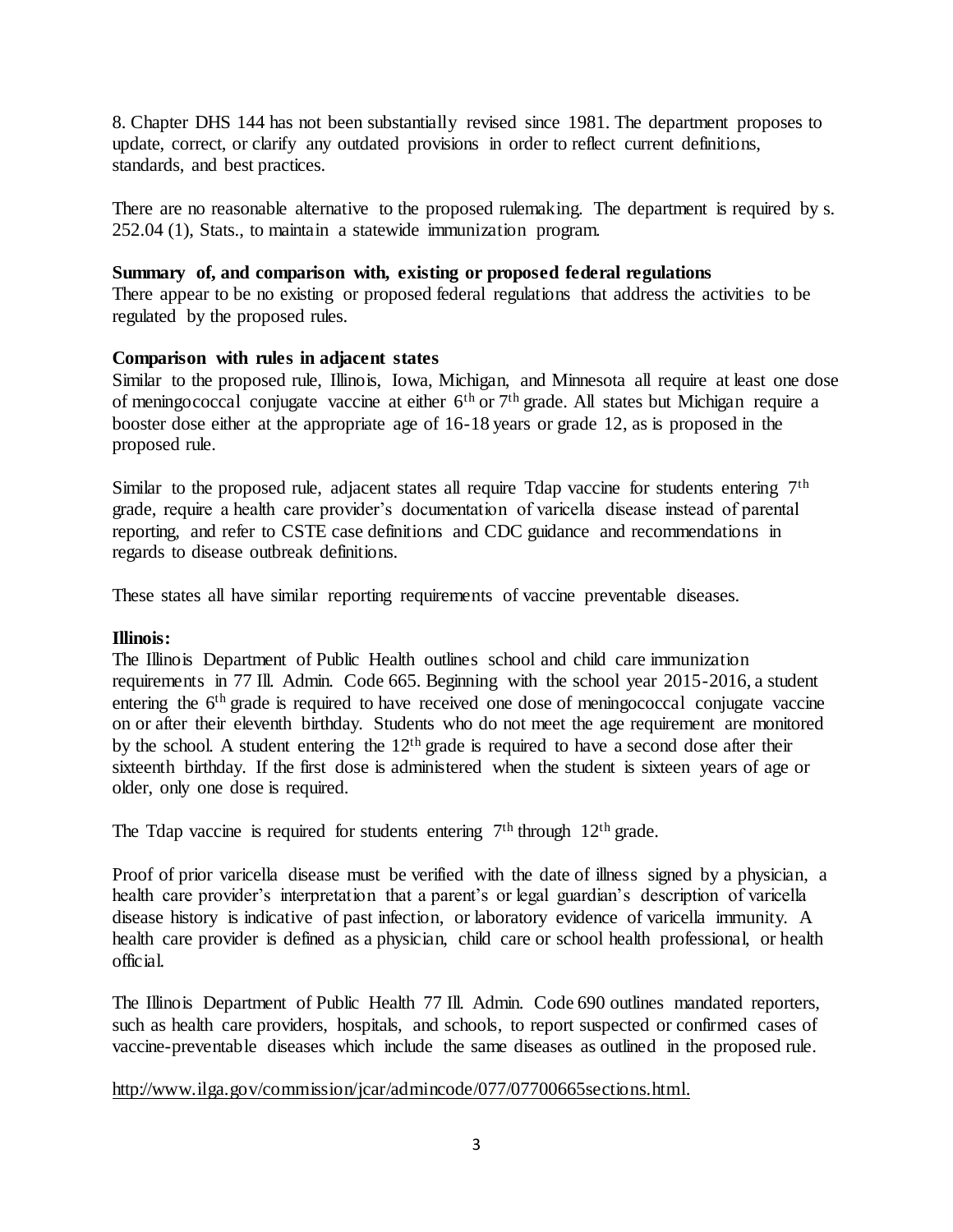## **Iowa:**

Iowa Code, Chapter 139a.8(6) and Iowa Administrative Code, 641-7.7(139) outline the immunization requirements for student attending school and licensed child care centers. Beginning with the 2017-2018 school year, a student entering the 7th grade is required to have one dose of meningococcal (A, C, W, Y) vaccine. A student entering the 12th grade is required to have two doses, or one dose if the first dose is received at sixteen years of age or older.

The Tdap vaccine is required for students in 7<sup>th</sup> grade and above.

While not addressed in the codes, per the certificate of immunization document, varicella disease must be certified by a physician, physician assistant, nurse, or certified medical assistant.

Reporting of vaccine preventable diseases is required by Iowa Administrative Code 641-1 and includes the same diseases as outlined in the proposed rule.

[https://www.legis.iowa.gov/docs/code/139A.8.pdf.](https://www.legis.iowa.gov/docs/code/139A.8.pdf) [https://www.legis.iowa.gov/docs/ACO/chapter/641.7.pdf.](https://www.legis.iowa.gov/docs/ACO/chapter/641.7.pdf)

## **Michigan:**

School and child care immunization requirements are set forth in MCL 333.9205, 333.9208, 333.9227, and 380.1177. Since the 2014-2015 school year, a student entering the  $7<sup>th</sup>$  grade has been required to have one dose of meningococcal (A, C, W, Y) vaccine. There is no requirement for a second dose.

The Tdap vaccine is required for students at eleven years of age or older upon entry into the  $7<sup>th</sup>$ grade or higher.

Michigan requires documentation of either history of varicella disease or current lab immunity.

MCL 333.5111(1)b contains the requirements for reporting communicable diseases and includes the same diseases as the proposed rule.

# [http://www.legislature.mi.gov/\(S\(nts2urh1szbck2ti1ksr4sn4\)\)/mileg.aspx?page=getobject&objec](http://www.legislature.mi.gov/(S(nts2urh1szbck2ti1ksr4sn4))/mileg.aspx?page=getobject&objectname=mcl-333-9205) [tname=mcl-333-9205.](http://www.legislature.mi.gov/(S(nts2urh1szbck2ti1ksr4sn4))/mileg.aspx?page=getobject&objectname=mcl-333-9205)

### **Minnesota:**

Minnesota's Administrative Rule Chapter 4604 outlines the school and child care immunization requirements. Since the 2014-2015 school year, a student entering the 7<sup>th</sup> grade has been required to have one dose of meningococcal vaccine (A, C, W, Y). A second dose is required at age sixteen years.

The Tdap vaccine is required for students entering the  $7<sup>th</sup>$  grade.

Documentation of past varicella disease must include the signature of a provider and the date of the student's varicella illness, the signature of a provider and a statement that a parent's or legal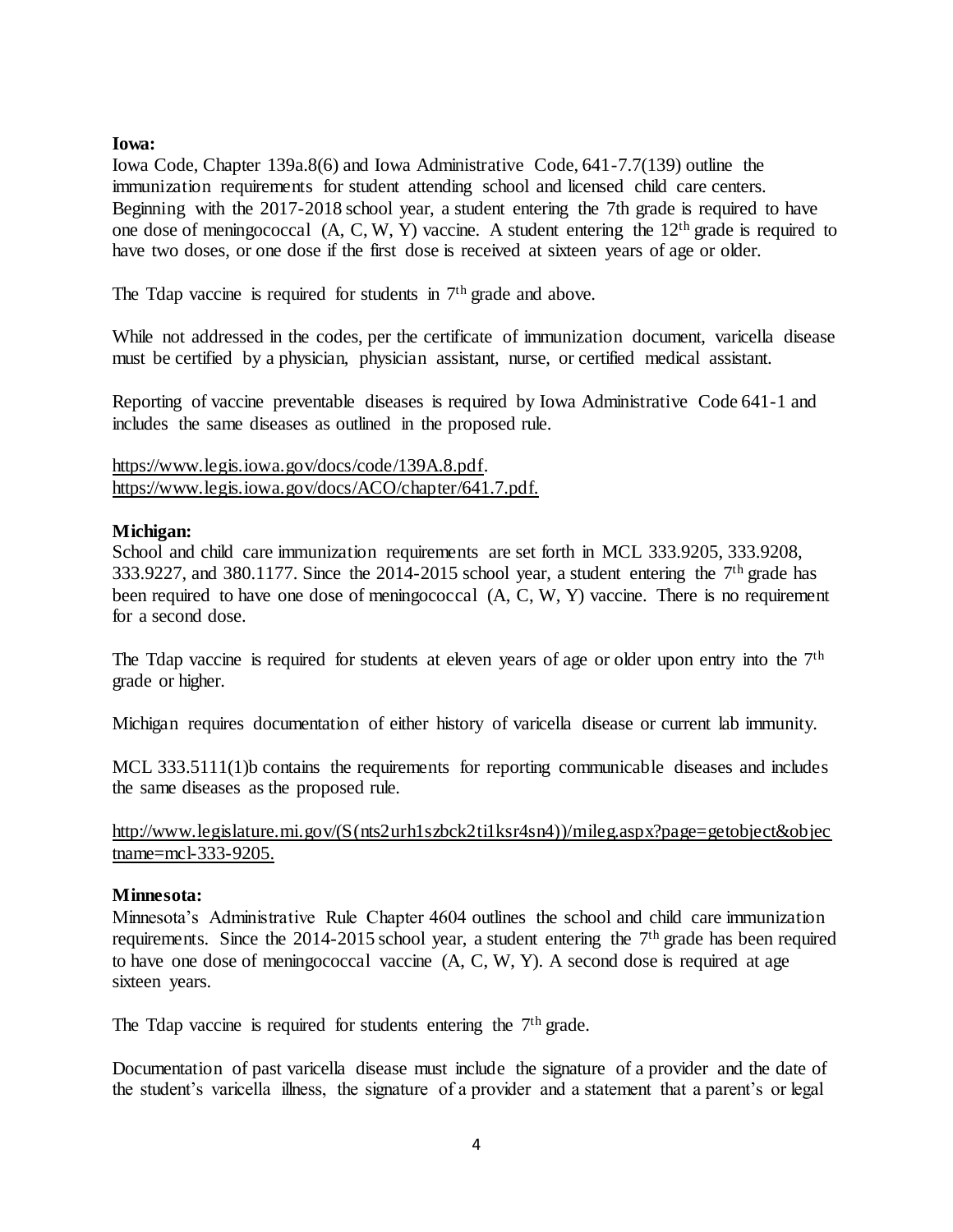guardian's description of the varicella disease history is indicative of past varicella infection, or the signature of a provider or a representative of a public clinic, and must include laboratory evidence of the child's varicella immunity. A provider is defined as a licensed physician, registered physician assistant, or advanced practice registered nurse.

Minnesota's communicable disease rule and requirements are in Chapter 4605 and include the same vaccine preventable diseases as in the proposed rule.

[https://www.revisor.mn.gov/rules/?id=4604.](https://www.revisor.mn.gov/rules/?id=4604)

# **Summary of factual data and analytical methodologies**

The department relied on the following sources to draft the proposed rule:

- A. Heymann DL, ed. *Control of Communicable Diseases Manual*. 20<sup>th</sup> ed. Washington. DC: American Public Health Association, 2015.
- B. Pickering LK, ed. *Red Book: 2015 Report of the Committee on Infectious Diseases.* 30th ed. Elk Grove Village, IL: American Academy of Pediatrics, 2015.
- C. Centers for Disease Control and Prevention. *Epidemiology and Prevention of Vaccine-Preventable Diseases*. Hamborsky J, Kroger A, Wolfe S, eds. 13th ed. Washington D.C. Public Health Foundation, 2015.
- D. Centers for Disease Control and Prevention. Manual for the Surveillance of Vaccine-Preventable Diseases Measles website: [https://www.cdc.gov/vaccines/pubs/surv](https://www.cdc.gov/vaccines/pubs/surv-manual/index.html)[manual/index.html.](https://www.cdc.gov/vaccines/pubs/surv-manual/index.html)
- E. Council of State and Territorial Epidemiologists. Infectious Disease: Vaccine-Preventable Diseases (VPD) website: [http://www.cste.org/members/group.aspx?id=87594.](http://www.cste.org/members/group.aspx?id=87594)

The department formed an Advisory Committee consisting of representatives from the Wisconsin Department of Public Instruction, Wisconsin Chapter of the American Academy of Pediatrics, Wisconsin Department of Health Services Medicaid Program, Wisconsin Association of Local Health Departments and Boards, Wisconsin Academy of Family Physicians, Wisconsin Association of School Nurses, Wisconsin Medical Society, and Pharmacy Society of Wisconsin. Proposed rule revision language was drafted based on the recommendations of this committee.

### **Analysis and supporting documents used to determine effect on small business**

An economic impact analysis was completed and no economic impact on small business was found.

### **Effect on small business**

No economic impact on small business was found.

### **Agency contact person**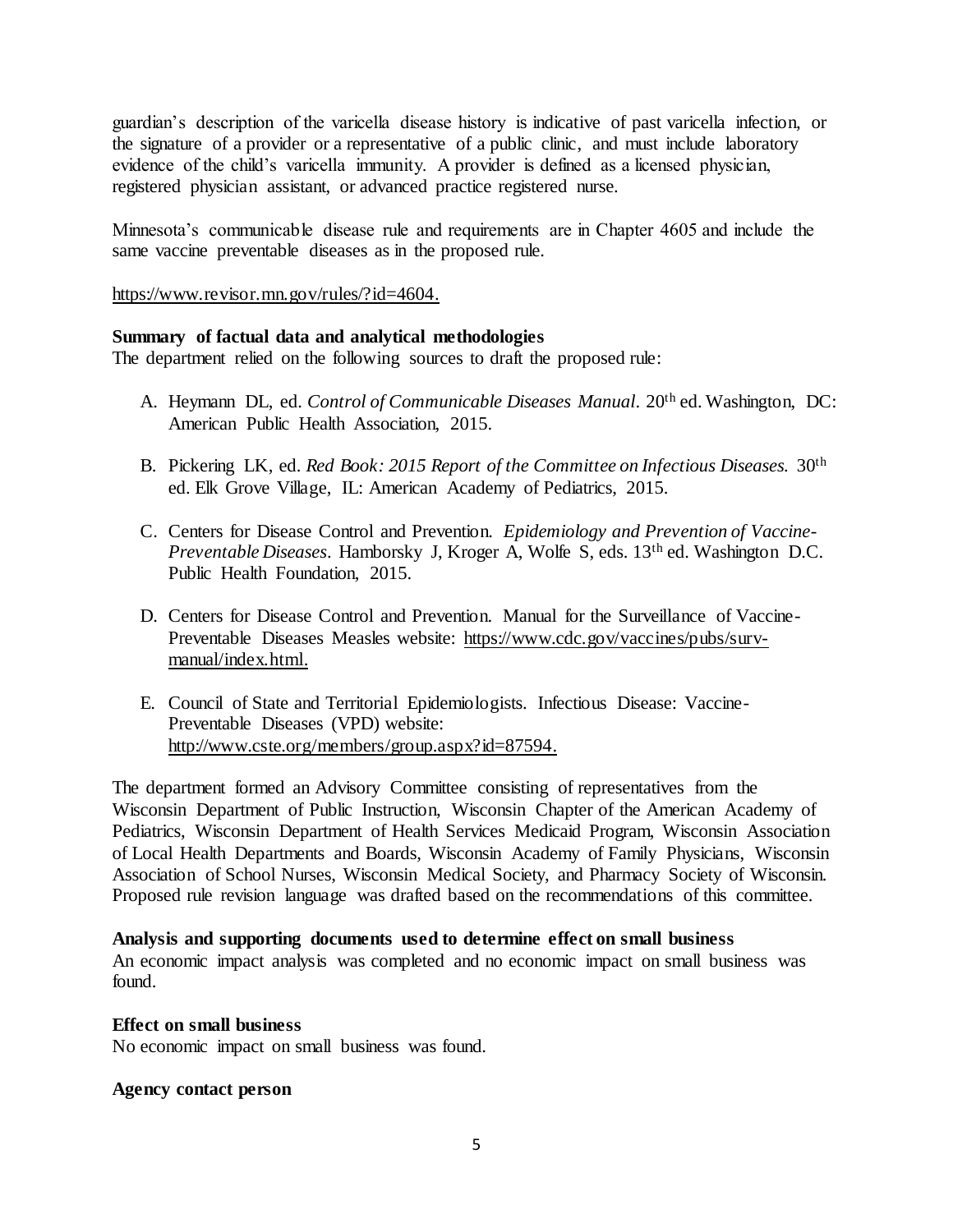Stephanie Schauer Wisconsin Immunization Program Manager 1 W. Wilson St. Madison, WI 53701 [Stephanie.Schauer@dhs.wisconsin.gov](mailto:Stephanie.Schauer@dhs.wisconsin.gov) 608-264-9884

### **Statement on quality of agency data**

The data sources referenced and used to draft the rules and analyses are accurate, reliable, and objective and are discussed in the "Summary of factual data and analytical methodologies."

## **Place where comments are to be submitted and deadline for submission**

Comments on the proposed rules may be submitted by accessing the department's rules site, at [https://www.dhs.wisconsin.gov/rules/permanent.htm.](https://www.dhs.wisconsin.gov/rules/permanent.htm) Once a public hearing has been scheduled, additional commenting will be enabled through the Wisconsin State Legislature's site, at [http://docs.legis.wisconsin.gov/code.](http://docs.legis.wisconsin.gov/code) The notice of pubic hearing and the deadline for submitting comments will be published both to the department's rules site, an in the Administrative Register, at [https://docs.legis.wisconsin.gov/code/register.](https://docs.legis.wisconsin.gov/code/register)

# **RULE TEXT**

**SECTION 1.** DHS 144.01 (1) is repealed and recreated to read:

DHS 144.01 (1) PURPOSE AND AUTHORITY. This rule implements s. 252.04, Stats., which requires the department to carry out a statewide immunization program to eliminate, immunize, and protect against certain diseases specified in statute or by department rule. This chapter addresses immunization requirements for vaccine-preventable diseases, by students admitted into schools or children admitted into child care settings.

**SECTION 2.** DHS 144.01 (2) is amended to read:

DHS 144.01 (2) RELATIONSHIP TO INFANT AND PRESCHOOL IMMUNIZATION SCHEDULES. The emphasis placed in this chapter on meeting minimum immunization requirements upon entry to Wisconsin schools at any grade level or to a day child care center complements efforts by the department to promote early immunization of infants and preschoolers according to accepted immunization schedules. Children immunized according to accepted immunization schedules will exceed the minimum requirements set forth herein for all ages and grades.

**SECTION 3.** DHS 144.02 is repealed and recreated to read:

### **DHS 144.02 Definitions**.

DHS 144.02 **(1)** "Advanced practice nurse prescriber" has the meaning given in s. N. 8.02 (2).

DHS 144.02 **(2)** "Child care center" has the meaning given in s. 49.136 (1) (ad), Stats.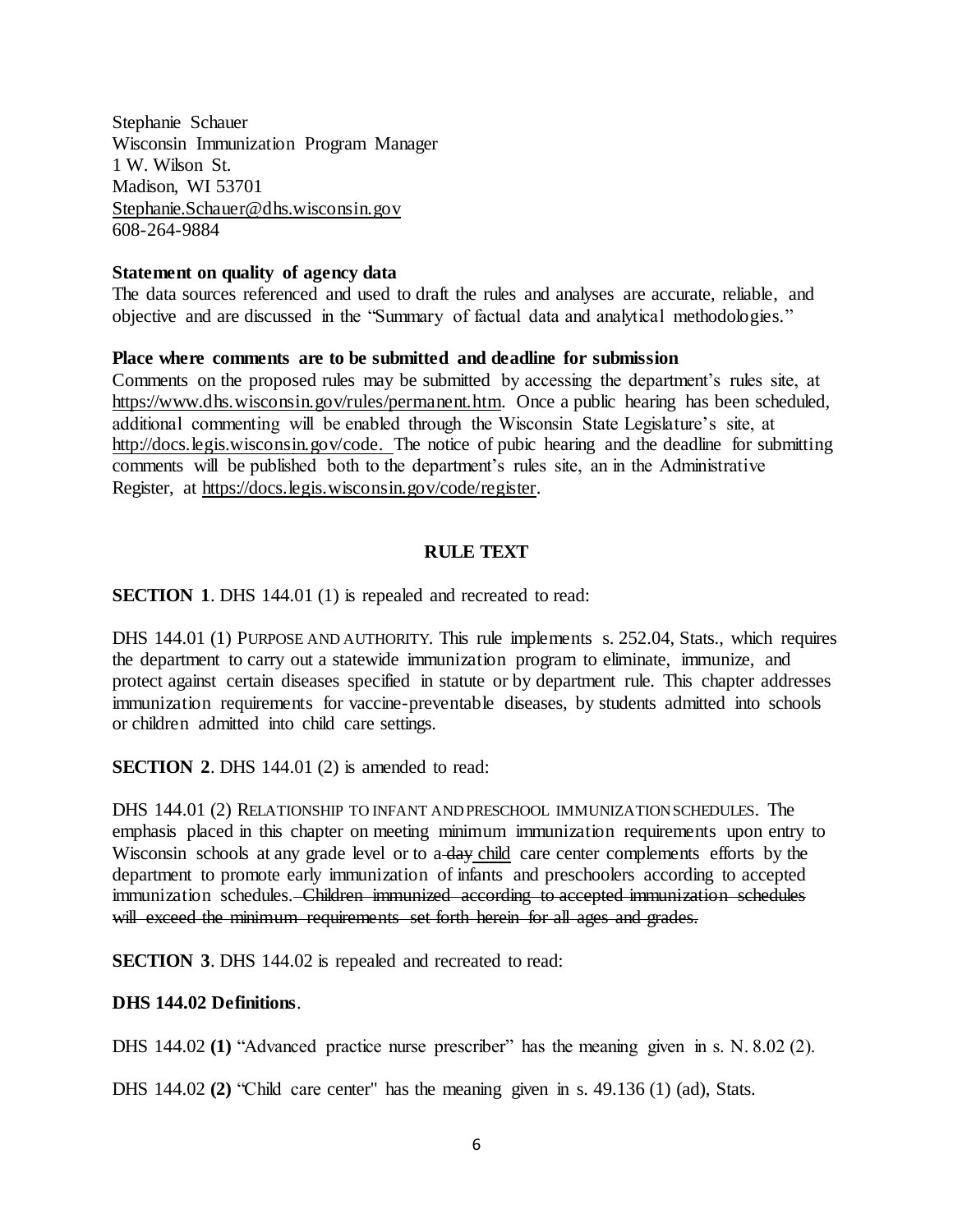DHS 144.02 **(3)** "Department" means the Wisconsin department of health services, unless otherwise specified.

DHS 144.02 **(4)** "DT" means pediatric diphtheria and tetanus vaccine.

DHS 144.02 **(5)** "DTaP" means pediatric diphtheria, tetanus, and acellular pertussis vaccine.

DHS 144.02 **(6)** "DTP" means pediatric diphtheria, tetanus, and pertussis vaccine

DHS 144.02 **(7)** "Hib" means Haemophilus influenzae type b vaccine.

DHS 144.02 **(8)** "Hep B" means hepatitis B vaccine.

DHS 144.02 **(9)** "Immunization" means the process of inducing immunity artificially by administering an immunobiologic.

DHS 144.02 **(10)** "Local health department" has the meaning given in s. 250.01 (4), Stats.

DHS 144.02 (11) "Mening" means a meningococcal vaccine containing, at a minimum, serogroups A, C, W, and Y.

DHS 144.02 **(12)** "MMR" means measles, mumps, and rubella vaccine administered in combination or as separate vaccines.

DHS 144.02 **(13)** "Municipality" means any town, village, city, or county.

DHS 144.02 **(14)** "Parent" means the parent, parents, guardian, or legal custodian of any minor student.

DHS 144.02 **(15)** "PCV" means pneumococcal conjugate vaccine.

DHS 144.02 **(16)** "Physician" means an individual possessing the degree of doctor of medicine or doctor of osteopathy or an equivalent degree as determined by the medical examining board under s. 448.05 (2), Stats., and holding a license granted by the medical examining board under s. 448.06, Stats.

DHS 144.02 (17) *'Physician assistant''* has the meaning given in s. 448.01 (6), Stats.

DHS 144.02 **(18)** "School" means any public or private elementary, middle, junior or senior high school, which provides educational instruction to students in any grade kindergarten through 12, or in an ungraded educational setting, or to preschool children enrolled in early childhood programs. "School day" in reference to schools has the meaning prescribed in s. 115.01 (10), Stats. A school day for a child care center is any day that the center is open and caring for children.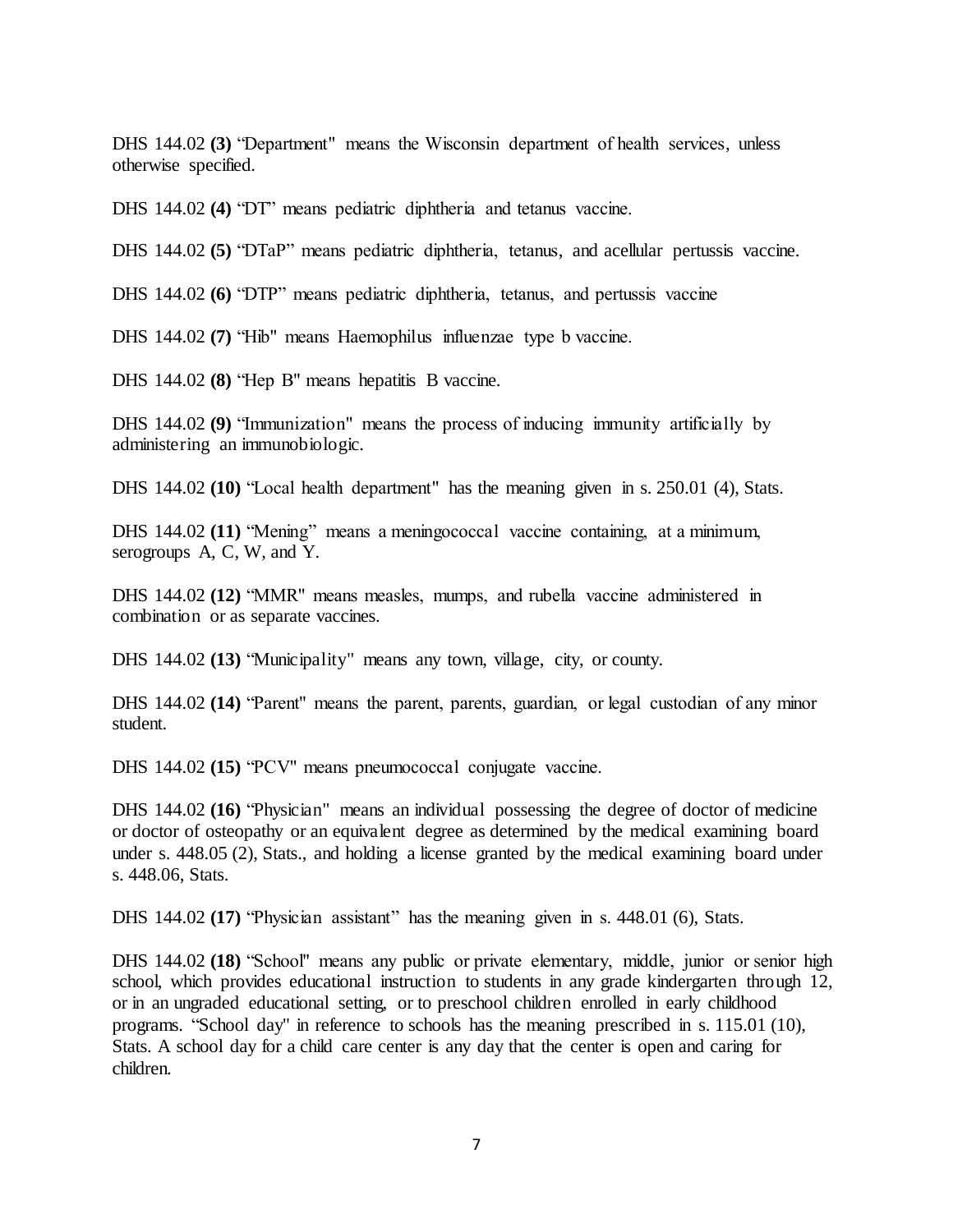DHS 144.02 **(19)** "Student" means any individual enrolled in or attending a school or child care center.

DHS 144.02 **(20)** "Subsided" in reference to a substantial outbreak means passage of 2 incubation periods for the disease causing the outbreak without additional cases, unless a shorter period of time is judged adequate by the department.

DHS 144.02 **(21)** "Substantial outbreak" means occurrence of any of the following diseases at the threshold determined by the department using epidemiological factors such as time and place:

- (a) Measles.
- (b) Mumps.
- (c) Rubella.
- (d) Polio.
- (e) Pertussis.
- (f) Diphtheria.
- (g) *Haemophilus influenzae* type b.
- (h) Varicella.
- (i) Meningococcal disease.

DHS 144.02 **(22)** "Td" means adolescent and adult tetanus and diphtheria vaccine.

DHS 144.02 **(23)** "Tdap" means adolescent and adult tetanus, diphtheria and acellular pertussis vaccine.

DHS 144.02 **(24)** "Vaccine provider" means a health care facility, as defined in s. 155.01 (6), Stats., which administers vaccines, or a local health department, or a physician's office which administers vaccines.

DHS 144.02 **(25)** "Var" means varicella vaccine.

DHS 144.02 (Note) Varicella is commonly known as chickenpox.

DHS 144.02 **(26)** "Written evidence of immunization" means a paper or an electronic record, which at a minimum indicates the date that each required dose of vaccine was administered to a student or the results of a laboratory test indicating immunity to the disease. Students who have not previously attended a Wisconsin school must provide the month, day, and year for each required dose of vaccine.

**SECTION 4.** DHS 144.03 (1), (2) (title), (a) and (b) are amended to read: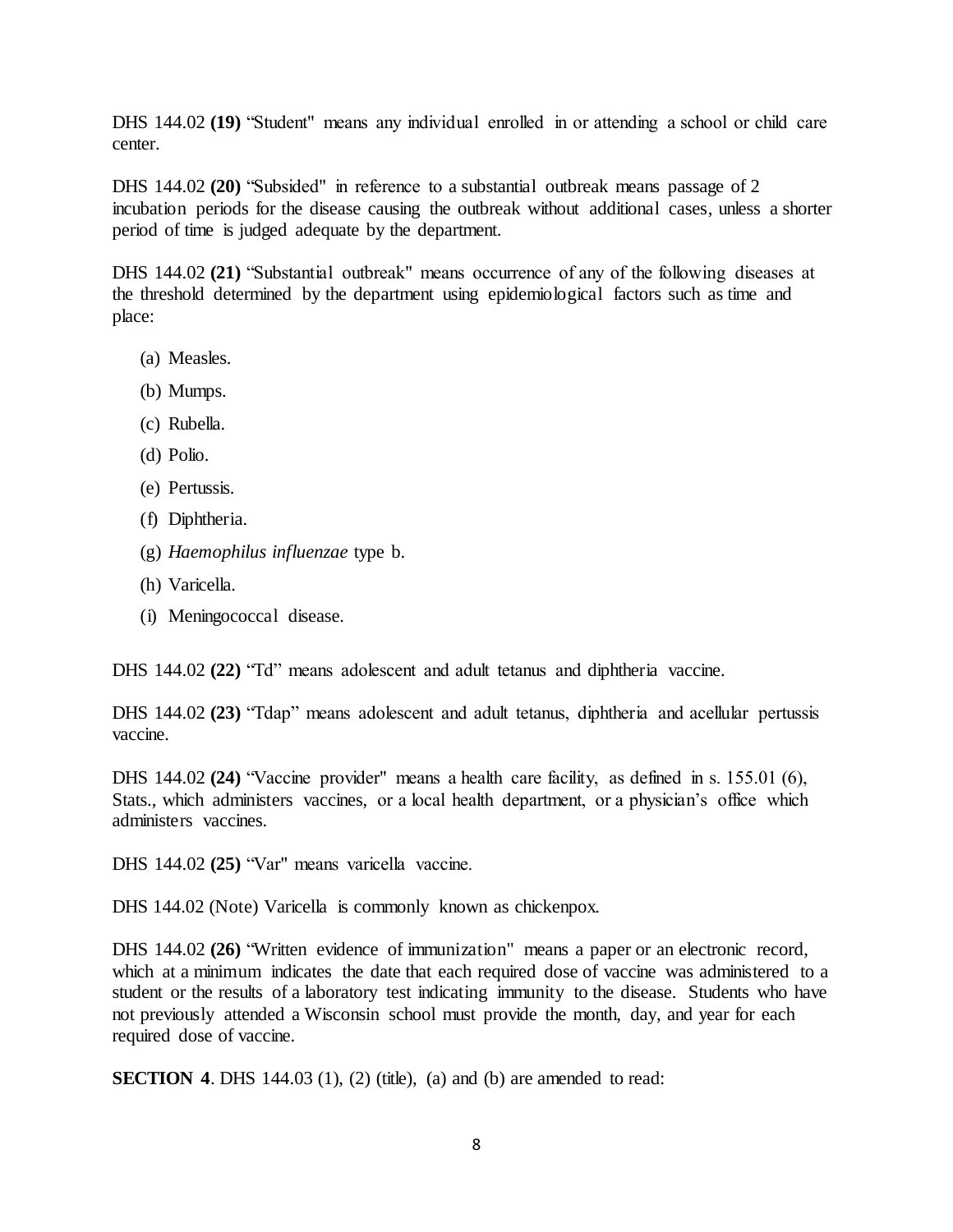DHS 144.03 (1) INDIVIDUALS INCLUDED. The minimum immunization requirements authorized by s. 252.04, Stats., and required under this chapter, apply to any student admitted to a Wisconsin elementary, middle, junior or senior high school, or to a Wisconsin-day child care center.

DHS 144.03 **(2)** REQUIREMENTS FOR THE 2008-09 2020-2021 SCHOOL YEAR AND FOR SCHOOL YEARS FOLLOWING THE 2020-2021 SCHOOL YEAR.

(a) Table DHS 144.03-A, as qualified by pars. (b) to  $\left(\frac{g}{g}\right)$  (k), lists the number of doses of each required vaccine that each student in the 2008-09 2020-2021 school year and following school years shall have received since birth for the age or grade of the student. These comprise the minimum immunizations required under s. 252.04 (2), Stats. They do not, however, represent all the recommended immunizations–for those individuals who begin immunizations in infancy and follow according to currently accepted immunization schedules.

(b) Immunization against measles, mumps, and rubella shall have been received on or after the date of the be administered no sooner than 4 days before the student's first birthday. A dose received 4 days or less before the first birthday is acceptable. A second dose of MMR shall be received no sooner than 4 weeks after the first dose.

**SECTION 5**. Table DHS 144.03-A and DHS 144.03 (2) (c) to (i) are repealed and recreated to read:

| Age/Grade                         | <b>Required Immunizations (Number of Doses)</b> |        |         |       |       |         |       |       |          |
|-----------------------------------|-------------------------------------------------|--------|---------|-------|-------|---------|-------|-------|----------|
| 5 months<br>through 15<br>months  | 2 DTP/DTaP/DT                                   |        | 2 Polio |       |       | 2 Hep B | 2 Hib | 2 PCV |          |
| 16 months<br>through 23<br>months | 3 DTP/DTaP/DT                                   |        | 2 Polio | 1 MMR |       | 2 Hep B | 3 Hib | 3 PCV |          |
| 2 years through<br>4 years        | 4 DTP/DTaP/DT                                   |        | 3 Polio | 1 MMR | 1 Var | 3 Hep B | 3 Hib | 3 PCV |          |
| Kindergarten<br>through grade 6   | 4 DTP/DTaP/DT                                   |        | 4 Polio | 2 MMR | 2 Var | 3 Hep B |       |       |          |
| Grade 7<br>through grade<br>11    | 4 DTP/DTaP/DT                                   | 1 Tdap | 4 Polio | 2 MMR | 2 Var | 3 Hep B |       |       | 1 Mening |
| Grade 12                          | 4 DTP/DTaP/DT                                   | 1 Tdap | 4 Polio | 2 MMR | 2 Var | 3 Hep B |       |       | 2 Mening |

# **Table 144.03-A**

# **Required Immunizations for the 2020-2021 School Year and the Following School Years**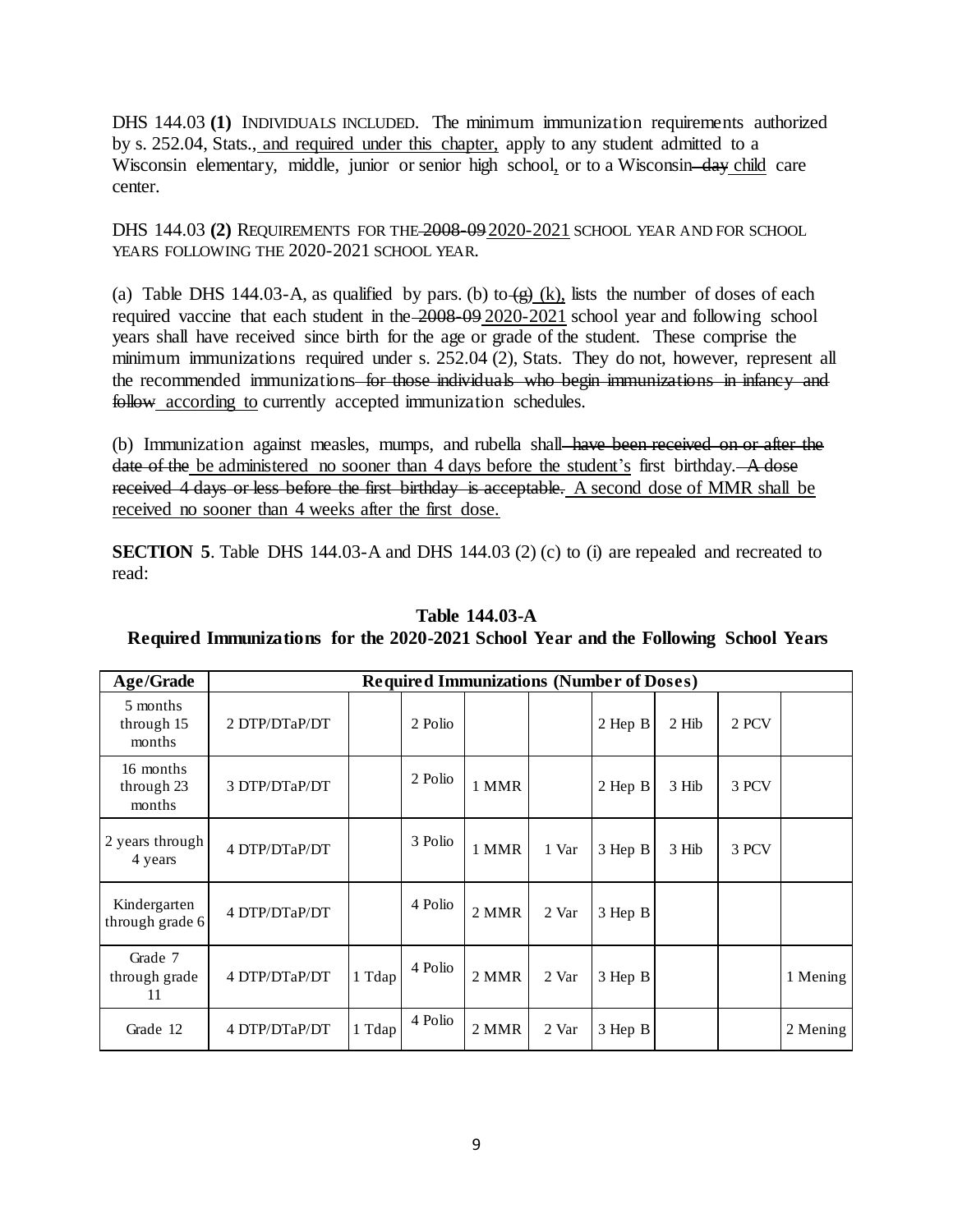DHS 144.03 **(2)** (c) The fourth dose of polio vaccine shall be administered no sooner than 4 days before the student's fourth birthday. A student receiving a third dose of polio vaccine after the student's fourth birthday is not required to have additional doses administered. No further doses of polio vaccine are required if the student has not met minimum polio vaccine requirements by the eighteenth birthday.

DHS 144.03 **(2)** (d) The fourth or fifth dose of DTP/DT/DTaP/Td/Tdap shall be administered no sooner than 4 days before the student's fourth birthday. Students receiving a third dose of DTP/DT/DTaP/Td/Tdap after the fourth birthday are not required to have additional doses administered.

DHS 144.03 **(2)** (e) For students age 5 years or older who attend a school that does not use grades, the immunization requirements are those for the grade which would normally correspond to the individual's age. Immunizations are required for all students age 19 years or older, as prescribed for Grade 12 in table DHS 144.03-A.

DHS 144.03 **(2)** (f) Students who begin the Hib series at 12 to 14 months of age are only required to receive 2 doses of Hib, at least 2 months apart. Students who receive 1 dose of Hib 4 days before 15 months of age, or after, are not required to receive additional doses of Hib.

DHS 144.03 **(2)** (g) The first dose of Var shall be administered no sooner than 4 days before the first birthday. A second dose of Var shall be received no sooner than 4 weeks after the first dose. Students who have a reliable history of varicella disease are not required to receive Var. A physician, physician assistant, or an advanced practice nurse prescriber, must document a reliable history of varicella disease by indicating on the department's student immunization record form that the student has had varicella disease.

(Note) The student immunization record form (DHS Form 04020L) is available by accessing: [https://www.dhs.wisconsin.gov/library/F-04020L.htm.](https://www.dhs.wisconsin.gov/library/F-04020L.htm) 

DHS 144.03 **(2)** (h) Students between the ages of 11-15 years who receive 2 doses of a 2 dose formulation of Hep B are not required to receive a third dose of Hep B.

DHS 144.03 **(2)** (i) Students who begin the PCV series at 12 to 23 months of age are only required to receive 2 doses of PCV at least 2 months apart. Students who receive their first dose of PCV 4 days before their second birthday or after are not required to have additional PCV doses administered.

**SECTION 6.** DHS 144.03 (2) (j) and (k) are created to read:

DHS 144.03 **(2)** (j) Students who receive a dose of Td or Tdap within 5 years of entering a grade for which Tdap is required are not required to receive additional doses of Tdap.

DHS 144.03 **(2)** (k) A 2nd dose of mening shall be administered between the ages of 16 and 18 years to students who received a first dose of mening between the ages of 11 and 15 years. A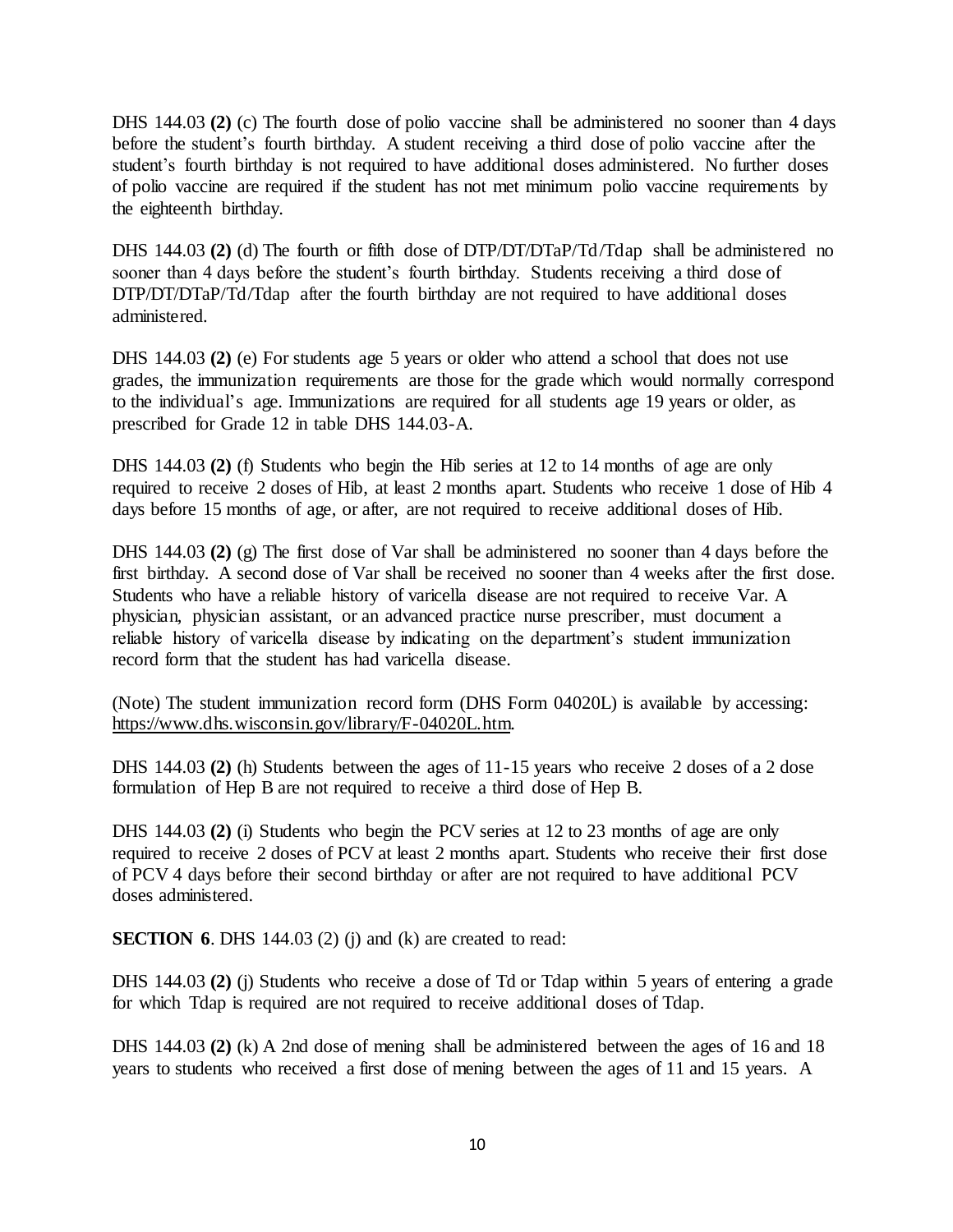second dose is not required to be administered to students who received their first dose of mening at age 16 years or older.

**SECTION 7.** DHS 144.03 (3) is repealed and recreated to read:

DHS 144.03 **(3)** MENING VACCINE IMPLEMENTATION. For the 2020-2021 school year and the following school years, students entering grade 7 and grade 12 shall receive a Mening vaccine in addition to the other required vaccines listed in Table DHS 144.03-A as qualified by sub. [\(2\) \(b\)](https://docs.legis.wisconsin.gov/document/administrativecode/DHS%20144.03(2)(b)) to  $(k)$ .

**SECTION 8. DHS** 144.03 (3m) is repealed.

**SECTION 9.** DHS 144.03 (4) to (6) and (10) (a), and DHS 144.04, DHS 144.05, DHS 144.07 (title),  $(1)$ ,  $(1m)$ ,  $(3)$ , and  $(4)$   $(a)$  are amended to read:

DHS 144.03 **(4)** FIRST DEADLINE. Within 30 school days after having been admitted to a school or day child care center, each student who has not filed a waiver form shall submit written evidence of having completed at least the first dose of each vaccine required for that student's age or grade, as outlined in Table DHS 144.03-A.

DHS 144.03 **(5)** SECOND DEADLINE**.** Within 90 school days after having been admitted to a school or day child care center, each student who has not filed a waiver form shall submit written evidence of having received the second dose of each vaccine required for that student's age or grade, as outlined in Table DHS 144.03-A.

DHS 144.03 (6) FINAL DEADLINE. Within 30 school days after having been admitted to a school or day child care center for the following school year, each student who has not filed a waiver form shall submit written evidence of having received the third and, if required, the fourth dose of both DTP/DTaP/DT/Td DTP/DTaP/DT/Td/Tdap and polio vaccines and the final dose of Hep B in grades as required under sub. (3) and, for students in day child care centers, the final dose of Hib vaccine, if a dose has not been received at or after 15 months of age.

DHS 144.03 **(10)** (a) *Between vaccine providers and schools or day child care centers.* Vaccine providers shall disclose a student's immunization information, including the student's name, date of birth and, gender, and the day, month, and year and name of the vaccine was administered, and the name of vaccine administered, to a school or day child care center upon written or verbal request from the school or day child care center. Written or verbal permission from a student or parent is not required to release this information to a school or day child care center.

DHS 144.04 **Waiver for health reasons.** Upon certification by a licensed physician that an immunization required under s. 252.04, Stats., is or may be harmful to the health of a student, the requirements for that immunization shall be waived by the department. Written evidence of any required immunization which the student has previously received shall be submitted to the school or-day child care center with the waiver form.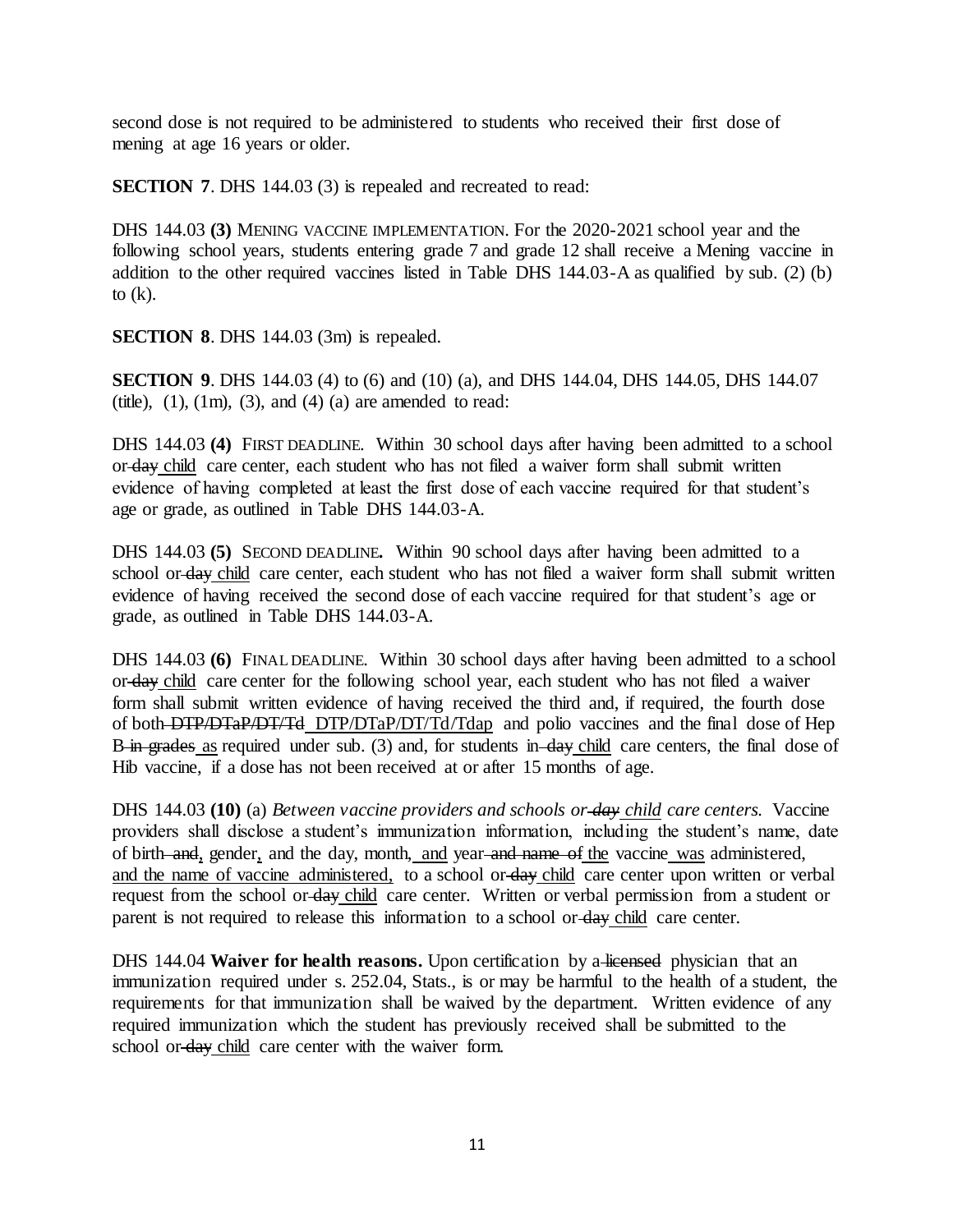DHS 144.05 **Waiver for reason of religious or personal conviction.** Immunization requirements under s. 252.04, Stats., shall be waived by the department upon presentation of a signed statement by the parent of a minor student or by the adult student which declares an objection to immunization on religious or personal conviction grounds. Written evidence of any required immunization which the student has previously received shall be submitted to the school or day child care center with the waiver form.

**DHS 144.06 Responsibilities of parents and adult students.** The parent of any minor student or the student, if an adult, or the adult student, shall secure the immunizations required under s. 252.04, Stats., from available health care sources such as physicians' offices, hospitals or local health departments, or shall submit the waiver form.

### DHS 144.07 (title) **Responsibilities of schools and day child care centers.**

DHS 144.07 **(1)** The responsibilities of schools under these rules shall be those of the local school board and the school administrator. The licensee for each day child care center shall be responsible for compliance with these rules. The school or day child care center shall assure compliance with s. 252.04 (2), Stats.

DHS 144.07 (1m) By the 15th school day after a child or adult student is admitted to a school or day child care center and again by the 25th school day after a child or adult student is admitted to a school or day child care center, the school or day child care center shall notify the adult student or the parent of any minor student who has not submitted either written evidence of immunization or a waiver form. Notification shall include instructions for complying with the requirements of s. 252.04 (2), Stats., including a list of missing immunizations, the availability of waivers for reasons of health, religion, or personal conviction, and an explanation of the penalty for noncompliance.

DHS 144.07 **(3)** If any minor student for whom a waiver form is not filed fails to comply with the immunization requirements described in s. DHS 144.03 by the date of admission to the school or day child care center, the school or day child care center shall may, within 60 school days of that failure to comply, notify the district attorney in writing, with the notice to include the student's name and the name and address of the student's parent, and request the district attorney to seek a court order under s. 48.13 (13), Stats. The school or day child care center shall may keep the district attorney apprised of the subsequent compliance of a student initially reported to the district attorney.

DHS 144.07 **(4)** (a) The school and the child care center shall report to both the local health department and day care center shall report to both the local health department and the department: the department the degree of compliance with s. 252.04, Stats., and this chapter by students in that school or child care center.

**SECTION 10.** DHS 144.07 (4) (a) 1. and 2. are repealed.

**SECTION 11**. DHS 144.07 (4) (b), (5) to (7), (9), (10), DHS 144.08 (1) and (3), and DHS 144.09 (1) (a) are amended to read: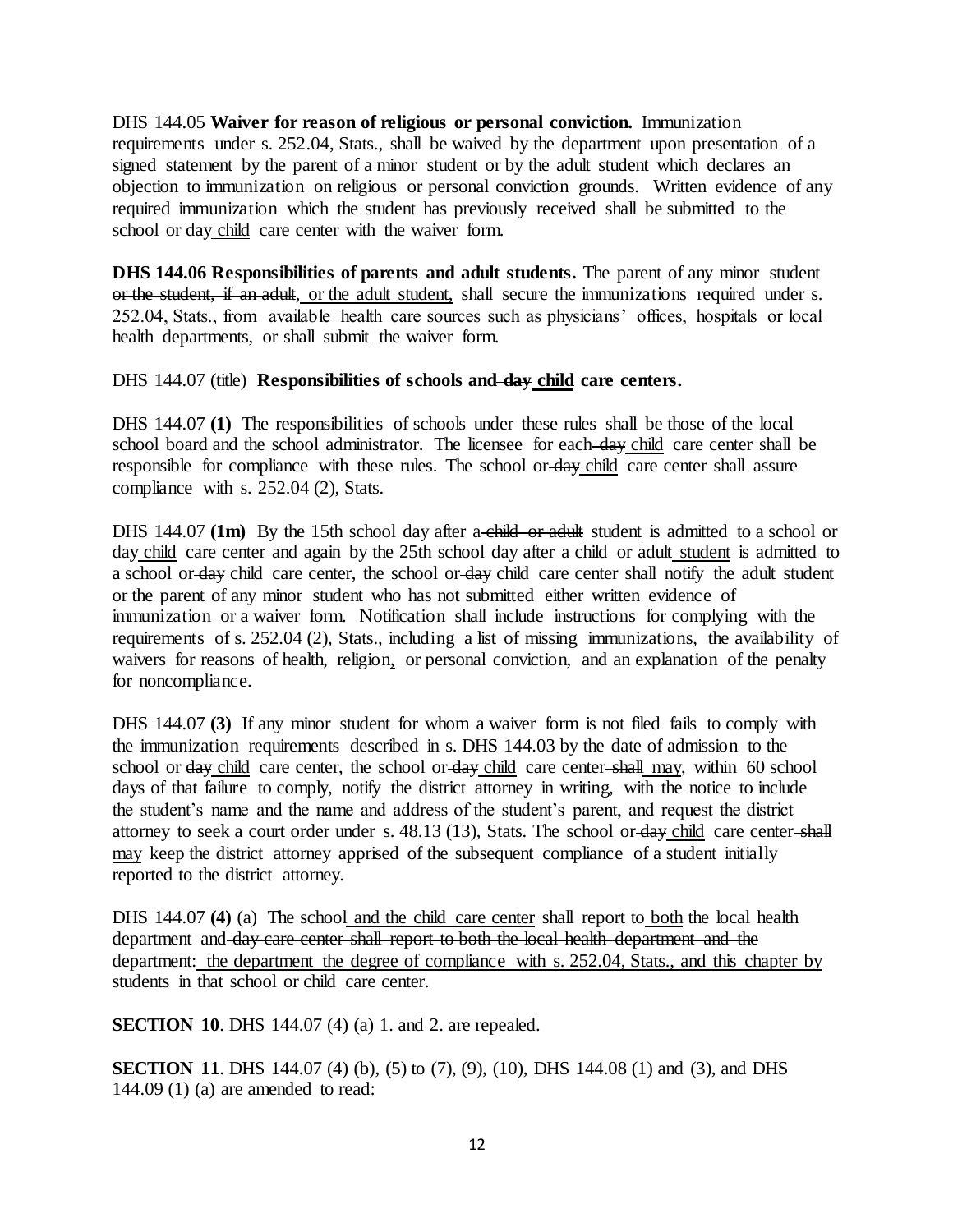DHS 144.07 **(4)** (b) These reports shall be in a format prescribed by the department and shall be made by schools within 40 school days after the beginning of the term and by- $\frac{day}{dx}$  child care centers at intervals prescribed by the department. Updated reports shall be filed by the school on students who are in the process of being immunized. These updated reports shall be filed within 10 school days after the deadlines listed in s. DHS 144.03.

DHS 144.07 **(5)** The school and the day child care center shall maintain on file the immunization history for each student and any waiver form submitted. Immunization histories shall be updated with information supplied by the local health department, parents, or private physicians.

DHS 144.07 **(6)** The school or day child care center shall maintain a current roster listing the name and immunization history of each student who does not meet all immunization requirements for that student's grade or age.

DHS 144.07 **(7)** The immunization record of any new student who transfers from one school or day child care center to another shall be forwarded to the new school or day child care center within 10 school days of the request for record transfer. The records of a day child care student shall be transferred to a school if requested by either the admitting school or the parent.

DHS 144.07 (9) If one of the diseases covered by s. 252.04 (2), Stats., or this chapter occurs in a student or staff member, the school or day child care center shall assist the local health department and the department in immediately identifying any unimmunized students, notifying their parents of the possible exposure, and facilitating the disease control activities.

DHS 144.07 **(10)** If a substantial outbreak as defined in s. DHS 144.02 (12) occurs in a school or day child care center, or in the municipality in which a school or day child care center is located, the school or day child care center shall exclude students who have not received all required immunizations against the disease, including students in all grades who have not had 2 doses of measles vaccine, when it is an outbreak of measles that is occurring, when ordered to do so by the department. The exclusion shall last until the student is immunized or until the department determines that the outbreak has subsided.

DHS 144.08 **(1)** Each local health department shall make available the immunizations required under s. 252.04 (2), Stats., insofar as the vaccine is available without charge from the department under ch. DHS 146. Vaccines made available free from the department under ch. DHS 146 shall be administered without charge for the cost of the biologic. By mutual agreement, responsibility for making the needed immunizations available may be transferred from the local health department to a school or day child care center.

DHS 144.08 **(3)** The local health department shall assist the department in informing schools and day child care centers of the provisions of s. 252.04, Stats., and this chapter.

DHS 144.09 **(1)** (a) The department, in cooperation with local boards of health and health officers, local school boards and school and day child care center administrators and other